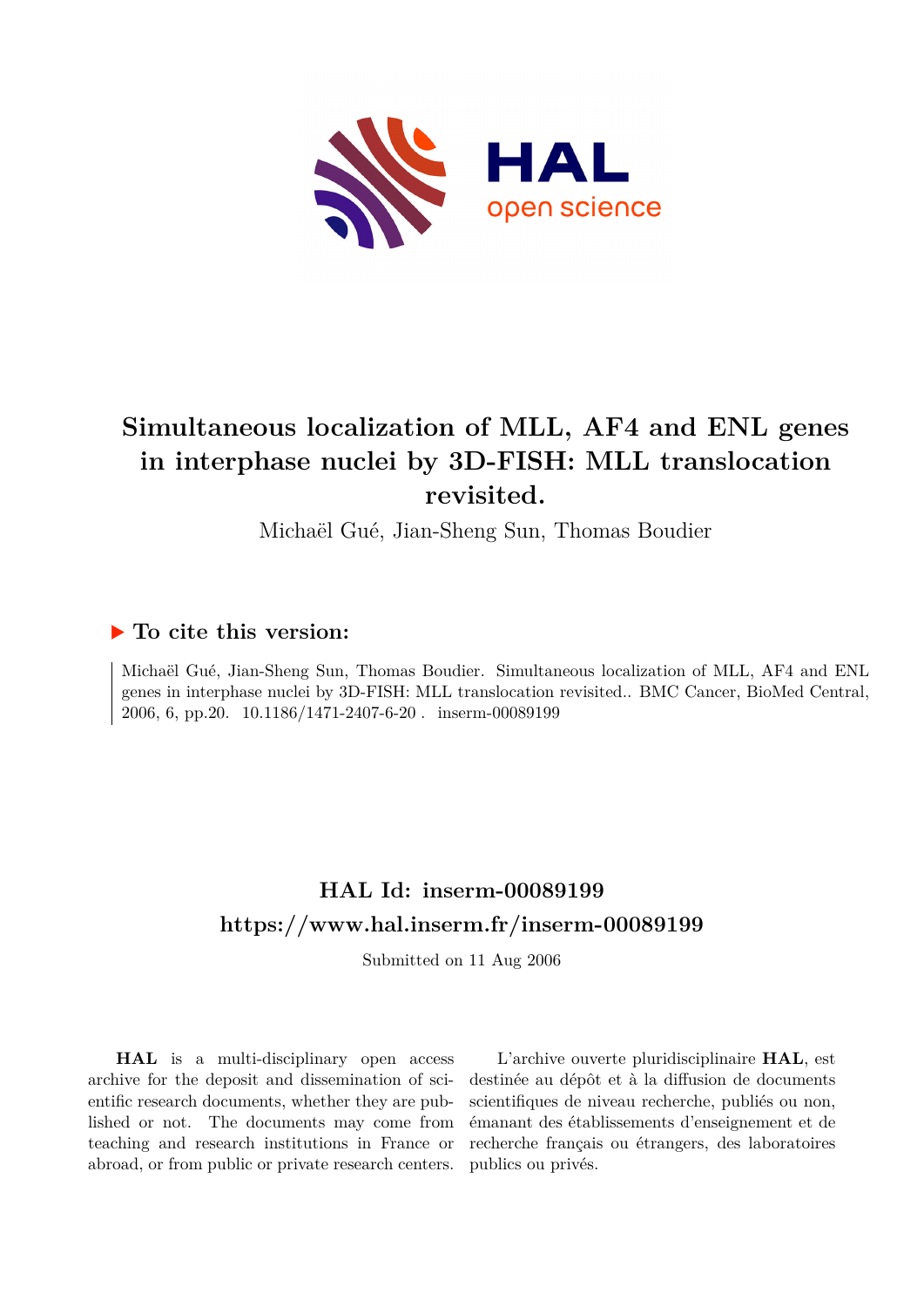# Research article **Contract Contract Contract Contract Contract Contract Contract Contract Contract Contract Contract Contract Contract Contract Contract Contract Contract Contract Contract Contract Contract Contract Contra**

# **Simultaneous localization of MLL, AF4 and ENL genes in interphase nuclei by 3D-FISH: MLL translocation revisited**

Michaël Gué<sup>\*1,2</sup>, Jian-Sheng Sun<sup>1</sup> and Thomas Boudier<sup>2</sup>

Address: <sup>1</sup>USM 0503, Département "Régulations, Développement et Diversité Moléculaire", Muséum National d'Histoire Naturelle, UMR 5153 CNRS-MNHN, U 565 INSERM, 43 rue Cuvier, CP26, 75231 Paris Cedex 05, France and <sup>2</sup>Institut Curie – Section Recherche, U759 INSERM – Laboratoire d'Imagerie Integrative. Centre Universitaire, Batiment Raymond Latarget, 91405 Orsay CEDEX, France

Email: Michaël Gué\* - michael.gue@curie.u-psud.fr; Jian-Sheng Sun - sun@mnhn.fr; Thomas Boudier - thomas.boudier@snv.jussieu.fr \* Corresponding author

Published: 24 January 2006

*BMC Cancer* 2006, **6**:20 doi:10.1186/1471-2407-6-20

[This article is available from: http://www.biomedcentral.com/1471-2407/6/20](http://www.biomedcentral.com/1471-2407/6/20)

Received: 26 July 2005 Accepted: 24 January 2006

© 2006 Gué et al; licensee BioMed Central Ltd.

This is an Open Access article distributed under the terms of the Creative Commons Attribution License [\(http://creativecommons.org/licenses/by/2.0\)](http://creativecommons.org/licenses/by/2.0), which permits unrestricted use, distribution, and reproduction in any medium, provided the original work is properly cited.

#### **Abstract**

**Background:** Haematological cancer is characterised by chromosomal translocation (e.g. MLL translocation in acute leukaemia) and two models have been proposed to explain the origins of recurrent reciprocal translocation. The first, established from pairs of translocated genes (such as *BCR* and *ABL*), considers the spatial proximity of *loci* in interphase nuclei (static "contact first" model). The second model is based on the dynamics of double strand break ends during repair processes (dynamic "breakage first" model). Since the *MLL* gene involved in 11q23 translocation has more than 40 partners, the study of the relative positions of the *MLL* gene with both the most frequent partner gene (*AF4*) and a less frequent partner gene (*ENL*), should elucidate the *MLL* translocation mechanism.

**Methods:** Using triple labeling 3D FISH experiments, we have determined the relative positions of *MLL*, *AF4* and *ENL* genes, in two lymphoblastic and two myeloid human cell lines.

**Results:** In all cell lines, the *ENL* gene is significantly closer to the *MLL* gene than the *AF4* gene (with P value < 0.0001). According to the static "contact first" model of the translocation mechanism, a minimal distance between *loci* would indicate a greater probability of the occurrence of  $t(11;19)(q23;p13.3)$  compared to  $t(4;11)(q21;q23)$ . However this is in contradiction to the epidemiology of 11q23 translocation.

**Conclusion:** The simultaneous multi-probe hybridization in 3D-FISH is a new approach in addressing the correlation between spatial proximity and occurrence of translocation. Our observations are not consistent with the static "contact first" model of translocation. The recently proposed dynamic "breakage first" model offers an attractive alternative explanation.

#### **Background**

The Mixed Lineage Leukaemia (*MLL*) gene (also called *HRX*, *HTRX* or *ALL-1*) on chromosome band 11q23 is a recurrent target of reciprocal translocation in human acute leukaemias. The 11q23 translocation occurs in 5–6% of patients with acute myelogenous leukaemia (AML) and 7–10% of patients with acute lymphoblastic leukemia (ALL). More than 40 partners are involved in MLL translocation [2,3]; the most common partner being the *AF4* gene, on band 4q21. Translocation  $t(4;11)(q21;q23)$  is involved in a third of all MLL translocation cases [4] and represents 95% of translocations involved in ALL, com-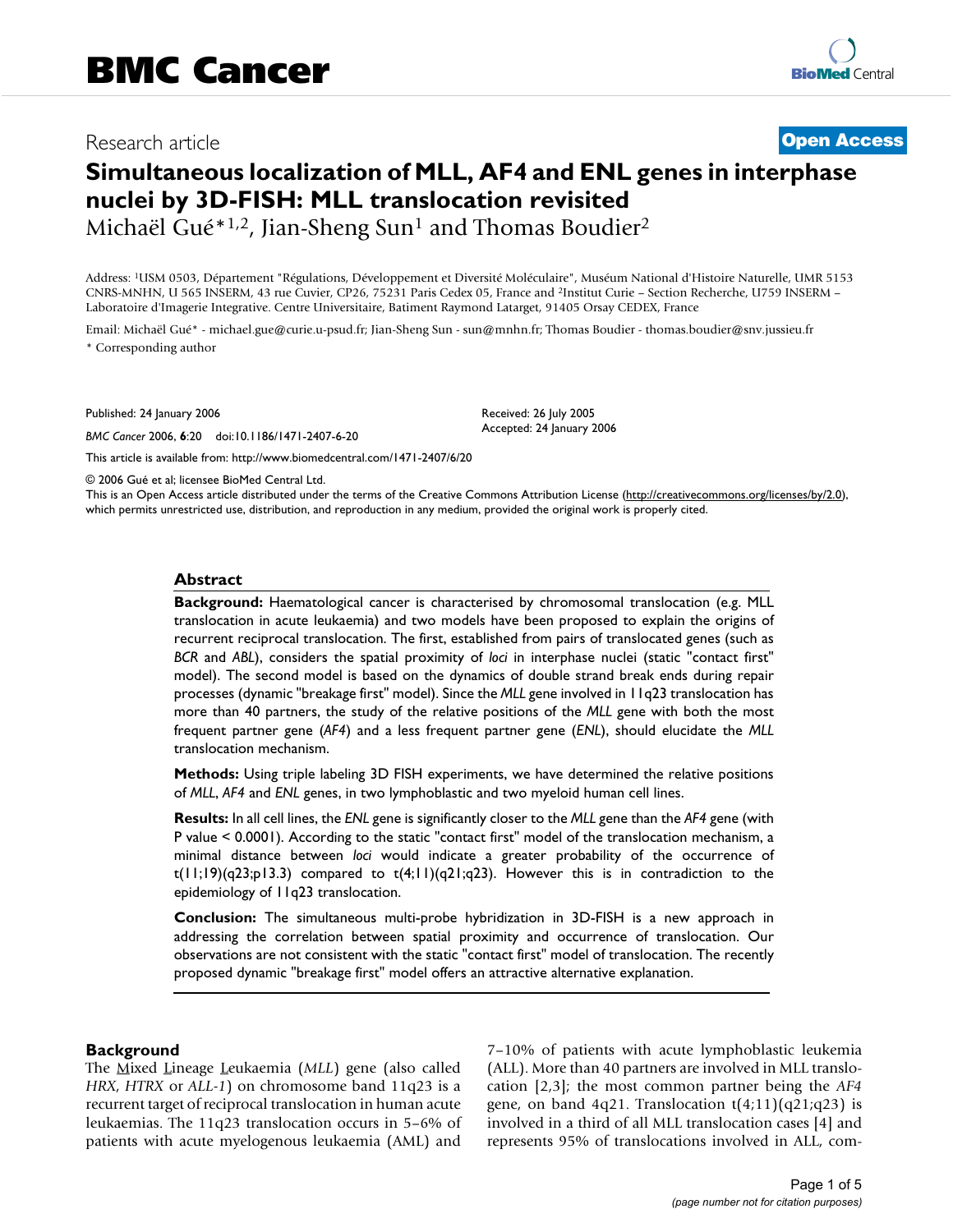

Example of 4-color images from simultaneous 3D-FISH experiments in NALM-6 cell nucleus. Labeled genes were *MLL*, *AF4* and *ENL* represented by green, white and red spots respectively. Nuclear DNA stained with DAPI is displayed in blue.

pared to only 3.3% in AML [5]. Another frequent partner of translocation is the *ENL* gene located on band 19p13.3, but whilst translocation  $t(11;19)(q23;p13.3)$  is found in both ALL and AML, it represents only 6% of all MLL translocations.

It has been demonstrated that pairs of genes (and chromosomal domains) which are frequently involved in reciprocal chromosomal translocation are close to each other in interphase nuclei. These observations have established a direct correlation between the spatial proximity of loci in interphase nuclei and the frequency of their translocation. This implies that the translocation takes place where and when the chromatin fiber containing the partner genes are co-localized (static "contact first" model). However, recent investigations, using alpha-particles for targeting double-strand breaks (DSBs), have demonstrated some displacements of DNA breaks into DNA repair *foci* where chromosomal exchange can occur. In other words, breaks formed at distal locations can subsequently be brought together to induce translocation (dynamic "breakage first" model).

In the present work, we propose a new direct approach to study the correlation between the relative position of genes in interphase nuclei and the corresponding frequencies of translocation. We have applied our approach to genes involved in 11q23 translocations (*MLL*, *AF4* and *ENL* genes) in differentiated haematological cell lineages by 3D-FISH and in-depth image data analysis.

## **Methods**

Four hematological cancer cell lines were chosen ; [NALM-6, IM-9, AML-193 and PLB-985] for their human near-diploid karyotype and because the chromosomes of interest (4, 11 and 19) were unmodified. NALM-6 is a bona fide lymphoid leukemia cell line, derived from the peripheral blood of a 19-year-old male with B-precursor acute lymphoblastic leukemia. IM-9 is a non-malignant lymphoid cell line derived by Epstein-Barr virus (EBV) tranformation of residual normal B-cells from a patient with multiple myeloma. AML-193 is a bona fide myeloid leukemia cell line, derived from a 13-year-old female with acute myeloid leukemia, subtype M5. PLB-985 is a false cell line, the result of a cross-contamination with the myeloid leukemia cell line HL-60. Hence cultures labeled as PLB-985 contain in reality HL-60 cells. (All cells were purchased from DSMZ – Braunschweig, Germany – except the NALM-6 cell line which was kindly provided by L. Lagneaux – Belgium). Cells were not synchronized and, in order to preserve their natural nuclear structure, no drugs were added. 3D-FISH was performed according to the standard protocol [16]. Bacterial Artificial Chromosomes (BAC) and Phage Artificial Chromosomes (PAC) were obtained from the Resources for Molecular Cytogenetics database (Italy) [17] : CTD-217A21 for the *MLL* gene and RP11-476C8 for the *AF4* gene. RP11-2344B19 for the *ENL* gene was purchased from Invitrogen (Carlsbad, California). dUTP-Alexa 488, dUTP-Cy3 and dUTP-Cy5 were used to label BAC/PAC DNA (using random priming protocols) corresponding to *MLL*, *AF4* and *ENL* genes respec-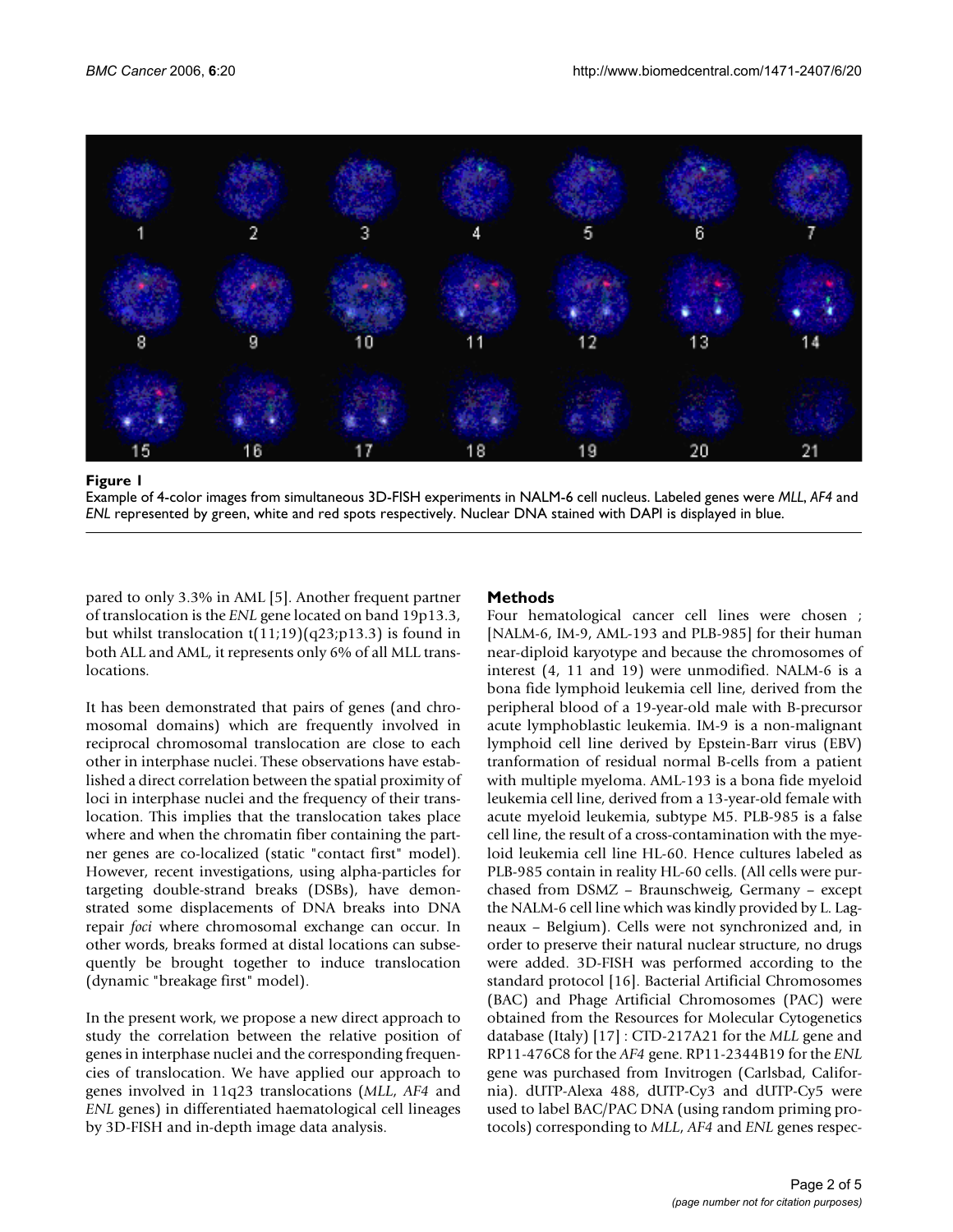

#### **Figure 2**

2D – Plot of minimum value of measured distances between *MLL* to *AF4* and *MLL* to *ENL* genes for all cells. Distances are expressed in µm. Vertical and horizontal blue lines symbolize the gene proximity criterion  $(2 \mu m)$  below which genes could be potentially translocated. Values express the percentage of cells in which the distances reported in one axis is smaller than the distance on the other axis. Grey areas correspond to nuclei where only one of gene could be translocated.

tively. Simultaneous hybridization was performed in order to compare the distance between the *MLL* gene and each potential translocation partner inside a single nucleus (figure 1). Confocal microscopy was carried out using the TCS confocal imaging system, equipped with a 63× objective with a numerical aperture set to 1.4 nm. The confocal pinhole was adjusted to allow a minimum field depth. The focus step between sections was 0.35 µm and the XY pixel was set to 100 nm. Gene to gene distances

**Table 1:** 

were calculated using Smart 3D-FISH, an ImageJ plugin, recently developed in our laboratory [19]. More than 1000 nuclei were analysed. Only cells (415) displaying two *loci* and adequate morphological preservation of chromatin – as assessed by 4'-,6-diamino-2-phenylindole (DAPI) staining – were retained for analysis. Inter-loci distances were normalized to nuclear diameter: first, the nuclear volume was calculated from the total volume of DAPI stained DNA; a spherical approximation was then used to calculate the diameter of the nucleus from this volume. The minimum value of measured distances was expressed in microns (figure 2) according to gene proximity criterion in which all loci separated by less than  $2 \mu m$ , could be in contact by Brownian motion prior to the translocation event (according to the "contact first" model). Statistical analysis was performed using Student's *t* test with a level of significance :  $\alpha = 5\%$ .

#### **Results and discussion**

The mean inter-loci distance measurements between *MLL*, *ENL* and *AF4* genes in the four cell lines are reported in table 1 (expressed as a percentage of nuclear diameter). No significant overall difference was observed in inter-loci distances between myeloïd and lymphoïd cell lines, despite cell line specific genome organization[21].

In all the studied cell lines, the average separation between MLL and ENL loci was significantly smaller than that observed for MLL and AF4 ( $P < 0.0001$ ). The mean smallest intergenic distance (corresponding to the minimum value of each of the four inter-loci distances) follows the same tendancy (26% of nuclear diameter for MLL-ENL distance *vs*. 34% for MLL-AF4 distance in NALM-6 and IM-9 cell lines, 26% *vs*. 36% for PLB-985 cell lines and 24% *vs*. 29% for AML-193 cell lines).

For each nucleus, the two smallest intergenic distance –  $d_{MLL-AF4}$  and  $d_{MLL-ENL}$  – are displayed in figure 2. Firstly, our results show that, for the majority of nuclei, the *ENL* gene is closer to the *MLL* gene than to the *AF4* gene. Secondly, according to the gene proximity criterion, we have calculated the number of nuclei where only the *AF4* gene should be translocated with *MLL* gene (*i.e.*  $d_{ML-AF4}$  < 2  $\mu$ m and  $d_{\text{ML-ENL}} > 2 \mu m$ , greyed area in figure 2). In the same

|         |                    | Cell Lineage [No of loci] |                     |                     |  |
|---------|--------------------|---------------------------|---------------------|---------------------|--|
|         | NALM-6 $[n = 324]$ | IM-9 [n = 448]            | PLB-985 $[n = 432]$ | AML-193 $[n = 444]$ |  |
| MLL-ENL | $45.0 \pm 1.1\%$   | $45.3 \pm 1.0\%$          | $45.7 \pm 0.9\%$    | $39.4 \pm 0.8\%$    |  |
| MLL-AF4 | $54.8 \pm 1.1\%$   | $55.4 \pm 1.0\%$          | $57.8 \pm 1.0\%$    | $46.6 \pm 0.9\%$    |  |
| AF4-ENL | $48.5 \pm 1.1\%$   | $50.6 \pm 0.9\%$          | $43.7 \pm 0.8\%$    | $49.5 \pm 1.0\%$    |  |

Mean inter-loci distances between the *MLL*, *AF4* and *ENL* genes in NALM-6, IM-9, PLB-985, AML-193 cell lines (expressed as a percentage of nuclear diameter).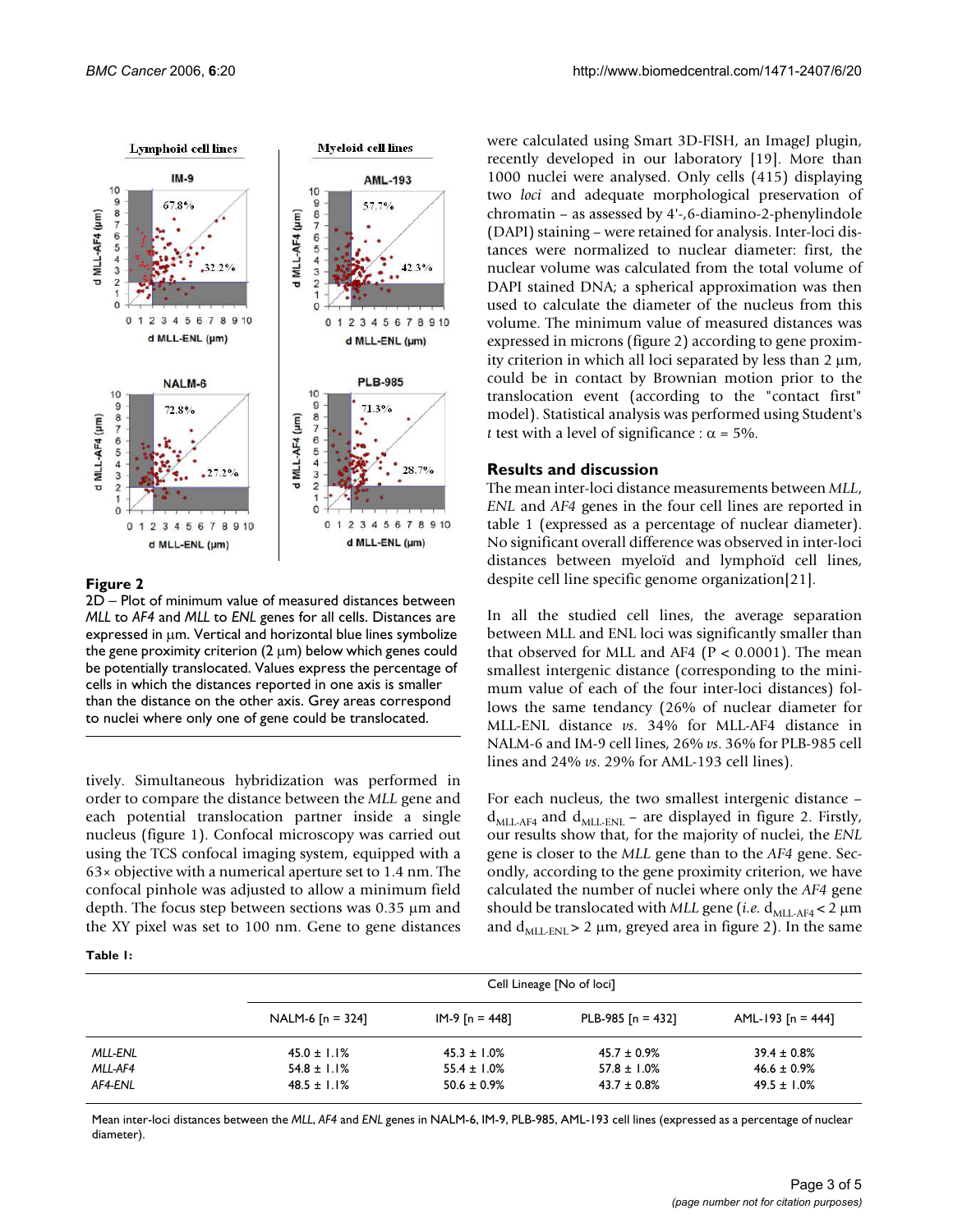way, we computed the number of cells in which only the *ENL* gene should be translocated with the *MLL* gene (*i.e.*  $d_{ML-ENL}$  < 2 µm and  $d_{ML-AF4}$  > 2 µm, greyed area in figure 2). The ratio of these two values, respectively, indicates a greater probability of a translocation event between *MLL* and *ENL*. (0.33, 0.35, 0.30 and 0.68 for NALM-6, IM-9, PLB-985 and AML-193 cell lines respectively).

Published MLL translocation frequencies report a high level of translocation t(4;11) compared to translocation t(11;19). According to the static "contact first" model, AF4 *loci* should be closer to MLL than ENL loci. Clearly, this is not in accordance with our data. In the case of the 11q23 translocation, the dynamic of chromatin must be taken into account and our results could be the first observation of the dynamic breakage first model proposed by Kanaar and co-workers[12].

It should be noted that published translocation frequencies were established *after* manifestation of cancer. Taking into account that a second genetic event seems to be required to induce cancer [22], we cannot exclude that the chromatin architecture context after MLL-AF4 translocation may be more favourable to the induction of a second event compared to MLL-ENL translocation. This could explain the high level of translocation t(4;11) detected in acute leukaemia. This could be illustrated by the relatively small distances between the ENL gene and the AF4 gene which could be favorable to translocation while the corresponding translocation is never reported in literature[3].

## **Conclusion**

This work, based on simultaneous multi-probe hybridization in 3D-FISH experiments describes a new approach to study translocation mechanisms in a chromatin context. This method offers the advantage of a direct comparison of several translocation frequencies with localization of corresponding loci in each nucleus. Furthermore, it allows the simultaneous measurement of multiple intergenic distances in a cell by cell manner in a single experiment, without the chromatin distortion common to existing procedures.

Our results are not in accordance with the static model of translocation mechanism and may represent the first observation of the dynamic "breakage first" model. We are currently extending our approach to study MLL and up to six partner genes to confirm these intriguing results.

## **Competing interests**

The author(s) declare that they have no competing interests.

#### **Authors' contributions**

MG carried out the cytogenetics studies and data analyses

TB participated in the data analyses and coordination of the study

JSS participated in the design of the study

All authors read and approved the final manuscript

### **Acknowledgements**

The authors would like to thank Maïté Coppey and Christophe Chamot at Institut Jacques Monod (Paris, France) for providing access and assistance with confocal microcopy, Marriono Rocchi (University of Bari, Italy) for providing BAC/PAC FISH clones, and Laurence Lagneaux (Belgium) for NALM-6 cell line. Thanks to Jason Martin for reading the manuscript.

#### **References**

- 1. Rowley JD: **[Molecular genetics in acute leukemia.](http://www.ncbi.nlm.nih.gov/entrez/query.fcgi?cmd=Retrieve&db=PubMed&dopt=Abstract&list_uids=10720153)** *Leukemia* 2000, **14:**513-517.
- 2. Huret JL, Dessen P, Bernheim A: **[An atlas of chromosomes in](http://www.ncbi.nlm.nih.gov/entrez/query.fcgi?cmd=Retrieve&db=PubMed&dopt=Abstract&list_uids=11417488) [hematological malignancies. Example: 11q23 and MLL part](http://www.ncbi.nlm.nih.gov/entrez/query.fcgi?cmd=Retrieve&db=PubMed&dopt=Abstract&list_uids=11417488)[ners.](http://www.ncbi.nlm.nih.gov/entrez/query.fcgi?cmd=Retrieve&db=PubMed&dopt=Abstract&list_uids=11417488)** *Leukemia* 2001, **15:**987-989.
- 3. Huret JL, Senon S, Bernheim A, Dessen P: **[An Atlas on genes and](http://www.ncbi.nlm.nih.gov/entrez/query.fcgi?cmd=Retrieve&db=PubMed&dopt=Abstract&list_uids=15672464) [chromosomes in oncology and haematology.](http://www.ncbi.nlm.nih.gov/entrez/query.fcgi?cmd=Retrieve&db=PubMed&dopt=Abstract&list_uids=15672464)** *Cell Mol Biol (Noisy-le-grand)* 2004, **50:**805-807.
- 4. Secker-Walker LM, Moorman AV, Bain BJ, Mehta AB: **[Secondary](http://www.ncbi.nlm.nih.gov/entrez/query.fcgi?cmd=Retrieve&db=PubMed&dopt=Abstract&list_uids=9593290) acute leukemia and myelodysplastic syndrome with 11q23 [abnormalities. EU Concerted Action 11q23 Workshop.](http://www.ncbi.nlm.nih.gov/entrez/query.fcgi?cmd=Retrieve&db=PubMed&dopt=Abstract&list_uids=9593290)** *Leukemia* 1998, **12:**840-844.
- 5. Johansson B, Moorman AV, Haas OA, Watmore AE, Cheung KL, Swanton S, Secker-Walker LM: **[Hematologic malignancies with](http://www.ncbi.nlm.nih.gov/entrez/query.fcgi?cmd=Retrieve&db=PubMed&dopt=Abstract&list_uids=9593281) t(4;11)(q21;q23)--a cytogenetic, morphologic, immunophe[notypic and clinical study of 183 cases. European 11q23](http://www.ncbi.nlm.nih.gov/entrez/query.fcgi?cmd=Retrieve&db=PubMed&dopt=Abstract&list_uids=9593281) [Workshop participants.](http://www.ncbi.nlm.nih.gov/entrez/query.fcgi?cmd=Retrieve&db=PubMed&dopt=Abstract&list_uids=9593281)** *Leukemia* 1998, **12:**779-787.
- 6. Moorman AV, Hagemeijer A, Charrin C, Rieder H, Secker-Walker LM: **[The translocations, t\(11;19\)\(q23;p13.1\) and](http://www.ncbi.nlm.nih.gov/entrez/query.fcgi?cmd=Retrieve&db=PubMed&dopt=Abstract&list_uids=9593285) [t\(11;19\)\(q23;p13.3\): a cytogenetic and clinical profile of 53](http://www.ncbi.nlm.nih.gov/entrez/query.fcgi?cmd=Retrieve&db=PubMed&dopt=Abstract&list_uids=9593285) [patients. European 11q23 Workshop participants.](http://www.ncbi.nlm.nih.gov/entrez/query.fcgi?cmd=Retrieve&db=PubMed&dopt=Abstract&list_uids=9593285)** *Leukemia* 1998, **12:**805-810.
- 7. Neves H, Ramos C, da Silva MG, Parreira A, Parreira L: **[The nuclear](http://www.ncbi.nlm.nih.gov/entrez/query.fcgi?cmd=Retrieve&db=PubMed&dopt=Abstract&list_uids=9949162) topography of ABL, BCR, PML, and RARalpha genes: evi[dence for gene proximity in specific phases of the cell cycle](http://www.ncbi.nlm.nih.gov/entrez/query.fcgi?cmd=Retrieve&db=PubMed&dopt=Abstract&list_uids=9949162) [and stages of hematopoietic differentiation.](http://www.ncbi.nlm.nih.gov/entrez/query.fcgi?cmd=Retrieve&db=PubMed&dopt=Abstract&list_uids=9949162)** *Blood* 1999, **93:**1197-1207.
- 8. Kozubek S, Lukasova E, Mareckova A, Skalnikova M, Kozubek M, Bartova E, Kroha V, Krahulcova E, Slotova J: **[The topological organi](http://www.ncbi.nlm.nih.gov/entrez/query.fcgi?cmd=Retrieve&db=PubMed&dopt=Abstract&list_uids=10654081)zation of chromosomes 9 and 22 in cell nuclei has a [determinative role in the induction of t\(9,22\) translocations](http://www.ncbi.nlm.nih.gov/entrez/query.fcgi?cmd=Retrieve&db=PubMed&dopt=Abstract&list_uids=10654081) [and in the pathogenesis of t\(9,22\) leukemias.](http://www.ncbi.nlm.nih.gov/entrez/query.fcgi?cmd=Retrieve&db=PubMed&dopt=Abstract&list_uids=10654081)** *Chromosoma* 1999, **108:**426-435.
- 9. Nikiforova MN, Stringer JR, Blough R, Medvedovic M, Fagin JA, Nikiforov YE: **[Proximity of chromosomal loci that participate in](http://www.ncbi.nlm.nih.gov/entrez/query.fcgi?cmd=Retrieve&db=PubMed&dopt=Abstract&list_uids=11021799) [radiation-induced rearrangements in human cells.](http://www.ncbi.nlm.nih.gov/entrez/query.fcgi?cmd=Retrieve&db=PubMed&dopt=Abstract&list_uids=11021799)** *Science* 2000, **290:**138-141.
- 10. Roix JJ, McQueen PG, Munson PJ, Parada LA, Misteli T: **[Spatial prox](http://www.ncbi.nlm.nih.gov/entrez/query.fcgi?cmd=Retrieve&db=PubMed&dopt=Abstract&list_uids=12808455)[imity of translocation-prone gene loci in human lymphomas.](http://www.ncbi.nlm.nih.gov/entrez/query.fcgi?cmd=Retrieve&db=PubMed&dopt=Abstract&list_uids=12808455)** *Nat Genet* 2003, **34:**287-291.
- 11. Parada L, Misteli T: **[Chromosome positioning in the interphase](http://www.ncbi.nlm.nih.gov/entrez/query.fcgi?cmd=Retrieve&db=PubMed&dopt=Abstract&list_uids=12220863) [nucleus.](http://www.ncbi.nlm.nih.gov/entrez/query.fcgi?cmd=Retrieve&db=PubMed&dopt=Abstract&list_uids=12220863)** *Trends Cell Biol* 2002, **12:**425-432.
- 12. Aten JA, Stap J, Krawczyk PM, van Oven CH, Hoebe RA, Essers J, Kanaar R: **[Dynamics of DNA double-strand breaks revealed](http://www.ncbi.nlm.nih.gov/entrez/query.fcgi?cmd=Retrieve&db=PubMed&dopt=Abstract&list_uids=14704429) [by clustering of damaged chromosome domains.](http://www.ncbi.nlm.nih.gov/entrez/query.fcgi?cmd=Retrieve&db=PubMed&dopt=Abstract&list_uids=14704429)** *Science* 2004, **303:**92-95.
- 13. Drexler HG: **The Leukemia-Lymphoma Cell Line FactsBook.** *Academic Press* 2001.
- 14. Drexler HG, Dirks WG, Matsuo Y, MacLeod RA: **[False leukemia](http://www.ncbi.nlm.nih.gov/entrez/query.fcgi?cmd=Retrieve&db=PubMed&dopt=Abstract&list_uids=12592342)[lymphoma cell lines: an update on over 500 cell lines.](http://www.ncbi.nlm.nih.gov/entrez/query.fcgi?cmd=Retrieve&db=PubMed&dopt=Abstract&list_uids=12592342)** *Leukemia* 2003, **17:**416-426.
- 15. Urbani L, Sherwood SW, Schimke RT: **[Dissociation of nuclear and](http://www.ncbi.nlm.nih.gov/entrez/query.fcgi?cmd=Retrieve&db=PubMed&dopt=Abstract&list_uids=7628532) [cytoplasmic cell cycle progression by drugs employed in cell](http://www.ncbi.nlm.nih.gov/entrez/query.fcgi?cmd=Retrieve&db=PubMed&dopt=Abstract&list_uids=7628532) [synchronization.](http://www.ncbi.nlm.nih.gov/entrez/query.fcgi?cmd=Retrieve&db=PubMed&dopt=Abstract&list_uids=7628532)** *Exp Cell Res* 1995, **219:**159-168.
- 16. Spector LD, Goldman DR: **A laboratory manual.** 1998, **3:**111.19 111.36.